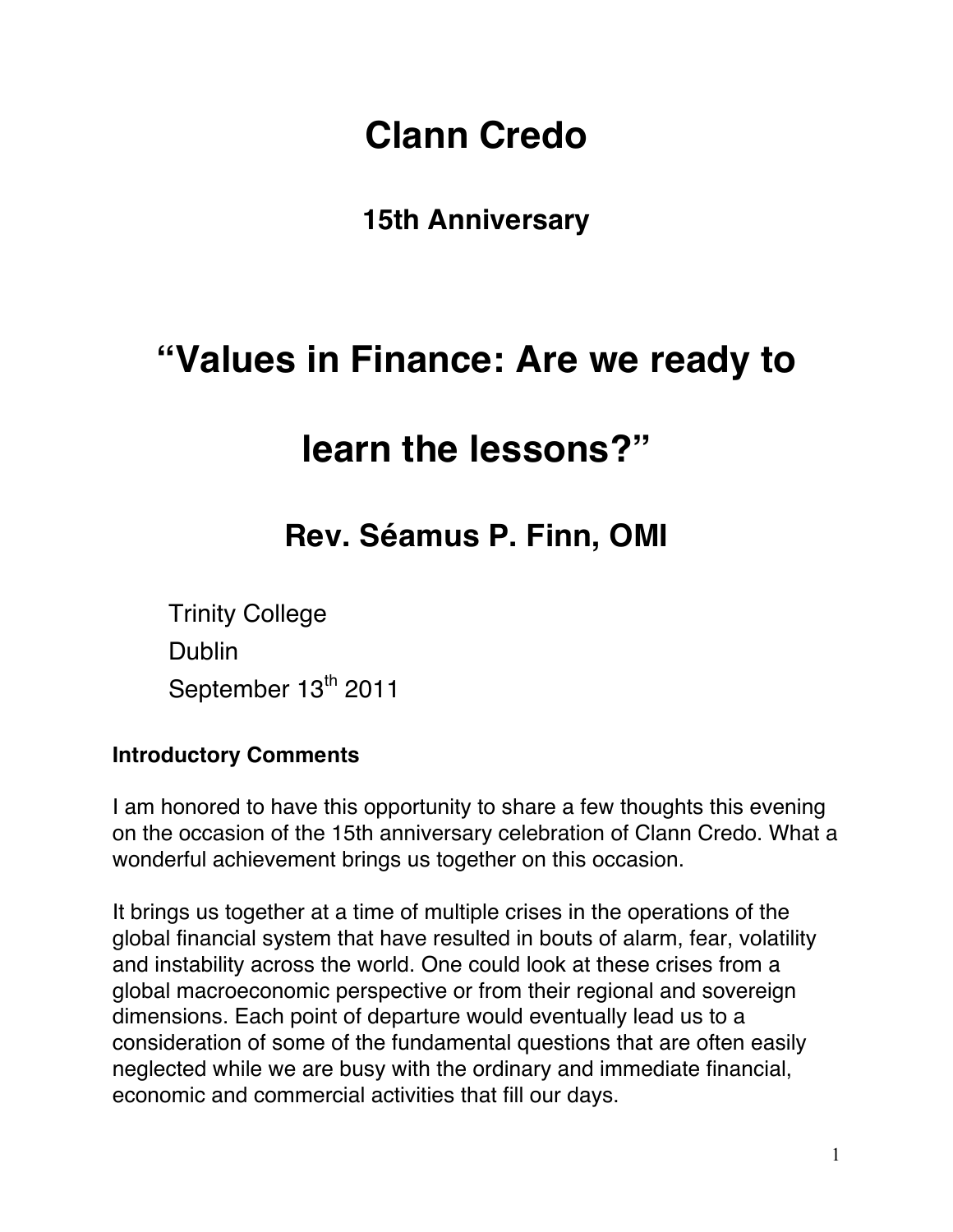Questions like, what is the social purpose of economic activity and what is the social purpose of the major financial institutions that are chartered by governments come readily to mind. What is the appropriate role of governments and regulators in establishing the framework and setting the foundation and boundaries for economic and financial activities? How is the public interest guarded and indeed promoted in the midst of the numerous conflicts of interest that are obvious in today's rapidly expanding, complex financial arena. Do the sovereign states have the capacity to adequately monitor and regulate financial institutions especially those that have a regional and global footprint and are contractually exposed and integrated into the global system and operate in numerous jurisdictions.

We hardly have the time to delve into many of these very intriguing questions this evening though we are essentially living in their shadows, their ambit and with their implications every day. Let me turn, however, to a more modest set of considerations that are not unrelated to the issues mentioned above and to this evening's celebration. They have to do primarily with the size of the space that exists or is claimed within the larger financial systems for the alternative activities and innovations that respond to the credit needs of local communities and numerous individuals across various constituencies. This will also include a consideration of the role of both faith communities and voluntary associations in that space. For purposes of these reflections we will be focusing on the space for financial activity and innovation.

### **Let me divide my reflection into three parts:**

1. The relative ease with which the Catholic tradition examined and made peace with the prevailing capitalistic model.

2. The accumulated harm to human beings and damage to the environment that this model has been allowed to cause.

3. The opportunities that still exist for faith communities and traditions to claim the space for innovation and creativity that exists and thereby contribute to what promises to be a challenging debate about our common future.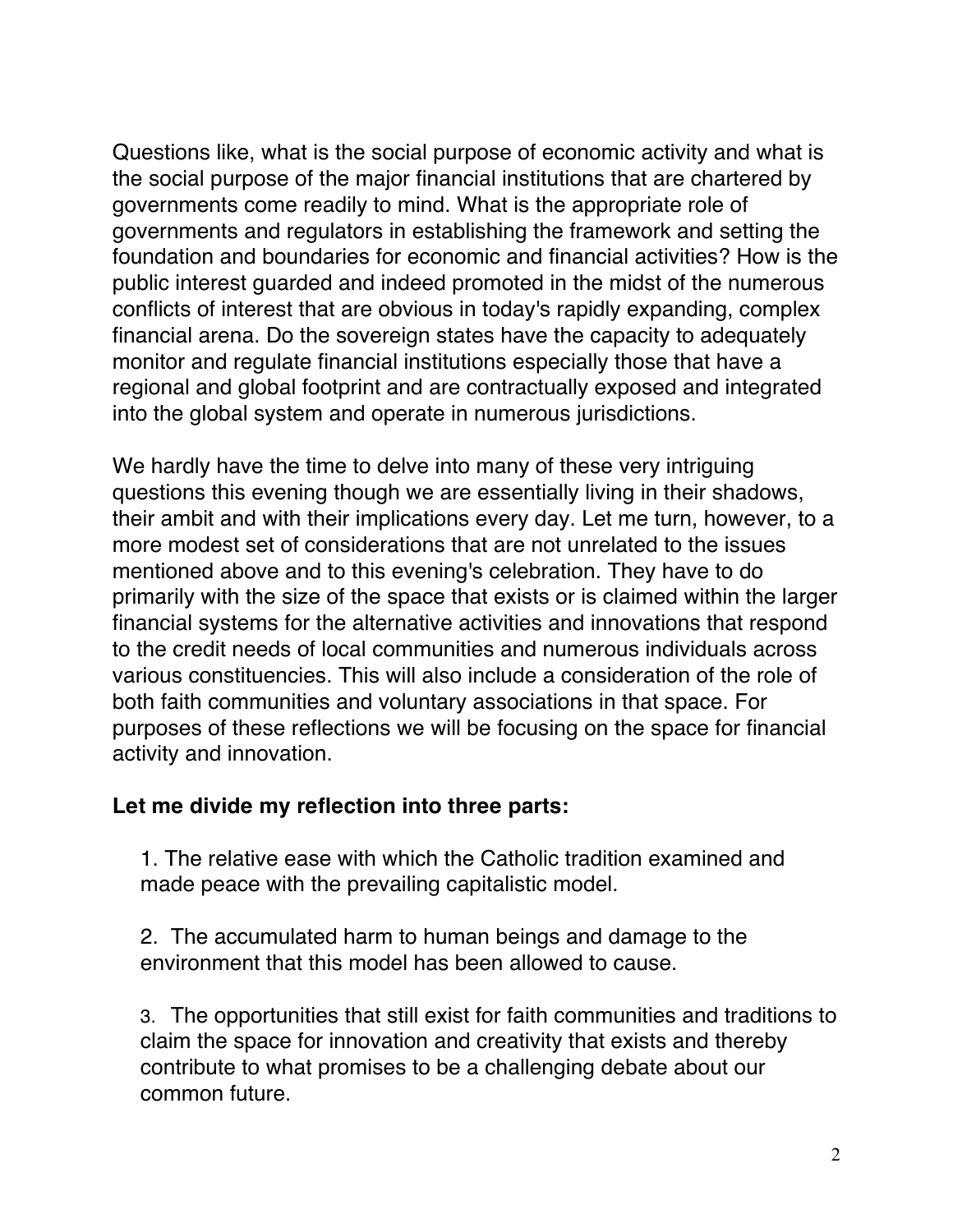1. The relative ease with which the Catholic tradition examined and made peace with the prevailing capitalistic model:

There is a long and rich history of how the teaching of the gospel and the church's tradition wrestled with the issue of interest and debt and the call to both to repay debts and to forgive them. The campaign for debt cancellation that was organized around the Millennium brought to our attention the deeply rooted teachings of the scriptures about both Sabbath and Jubilee years.

There have also been a number of very important volumes written about the concepts and history of interest and debt that have included in great detail the ways in which religious traditions have wrestled with the issues. John T. Noonan Jr's volume entitled, "The Scholastic Analysis of Usury" in 1957 is an example of such. Suffice it to say for our purposes this evening that many of the foundational distinctions and concepts that would evolve into the study of finance, the establishment of financial systems and the crafting of economic models, emerged from the very fertile debate that took place during the period that is documented in his book.

Subsequently religious communities, like most other institutions, would grow accustomed to the conveniences that normal banking activities and transactions would provide and would use them to facilitate their own credit and commercial activities. Over time they would also be attracted to such things as interest-bearing accounts that allowed them to make a profit from their savings.

More recently, they have also taken advantage of the various investment strategies, funds and innovations that promised even better returns while protecting their assets. This has evolved, today, into the adoption, as standard practice by religious communities and institutions of the generally accepted portfolio investment approach that seeks a balance between risk and return while being attentive to asset allocation and diversification.

I want to suggest that in many instances this process may have lost sight of some of the fundamental questions that the tradition had raised in earlier centuries and decades about the merits and purpose of financial systems,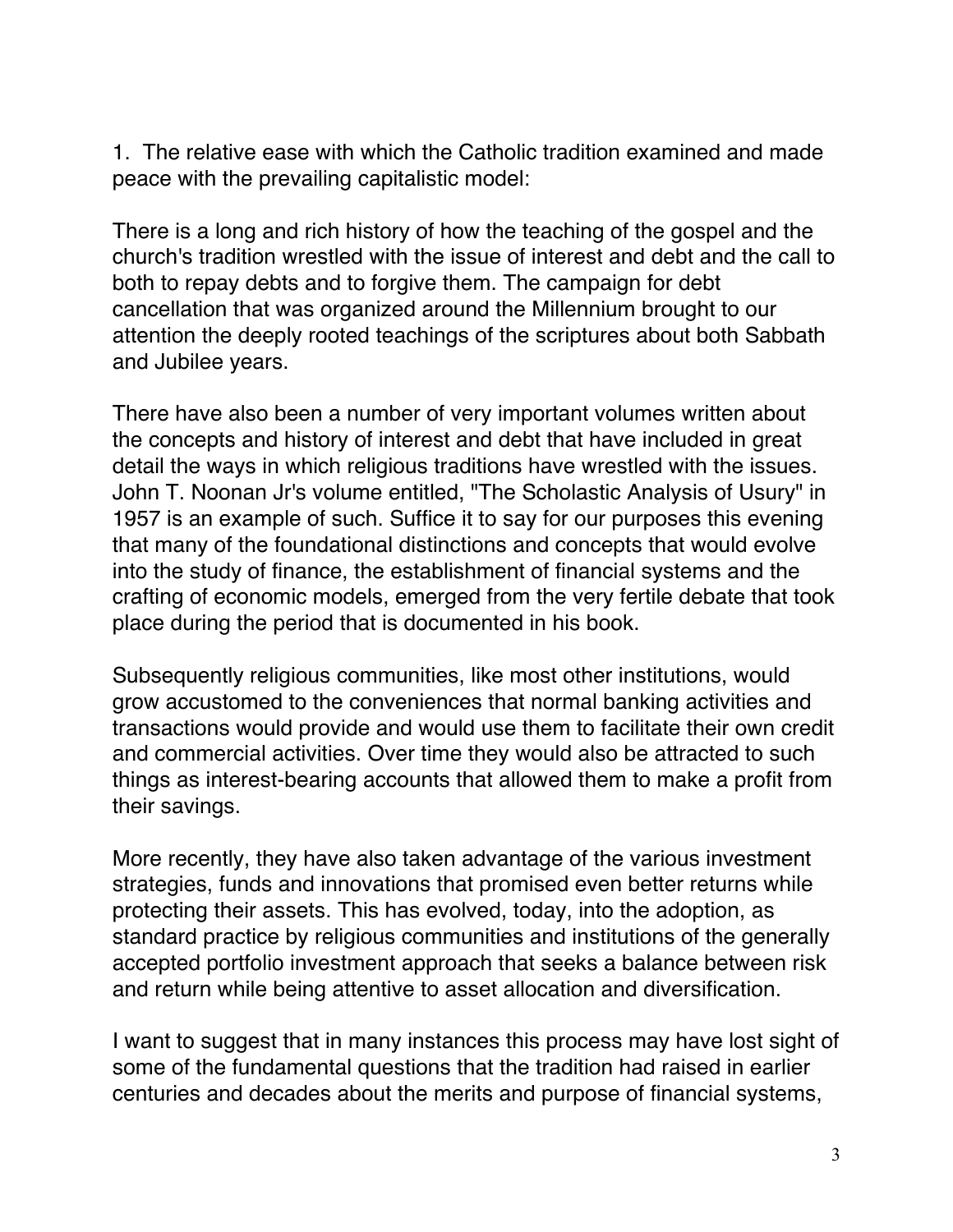such as capitalism, socialism or communism, and their attendant economic activities, and distracted faith based investors by the promise of greater returns to support their missionary and ministry activities. The financial professionals and money managers were, in my estimation, given the upper hand and some of the important ethical, social and environmental implications of financial and economic activities were neglected. In addition, some of the concerns, principles and teachings of the faith tradition were also left on the sidelines. This in many instances resulted in an investment process that was grounded primarily in the profit-taking premise at the expense of social, environmental, sustainability and development needs in local communities and regions.

2. The accumulated harm to human beings and damage to the environment that this model has been allowed to cause:

One of the results of this reality, the absence of a strong ethical and moral voice in the ongoing evolution and development of an investment process, was the ascendancy of a methodology that put profits above people and the environment. I am not for a minute suggesting that the voices of the faith communities or the size of their portfolios would have been big enough to redirect the process. I am however saying that in many instances their voices were either absent, muted, or ignored.

It would not be difficult to enumerate the countless cases where maximization of profit and short-termism were the only guidelines and benchmarks accepted in the corporate boardrooms, and rewarded by markets and shareholders. The exploitation of the environment and the interminable search for cheap labor that was at the heart of the industrialization model became an acceptable way of doing business. Efforts to regulate, eliminate or monitor some of these activities and behaviors were deemed to be harmful to job creation and to specific domestic industries while presenting a comparative advantage to competitors from other countries.

In the Roman Catholic tradition the skepticism that was found in the earlier decades of Catholic Social Teaching about the harmful effects of financial systems and the free market ideology did not slow down the engines of growth and prosperity. In far too many places the ideology of the free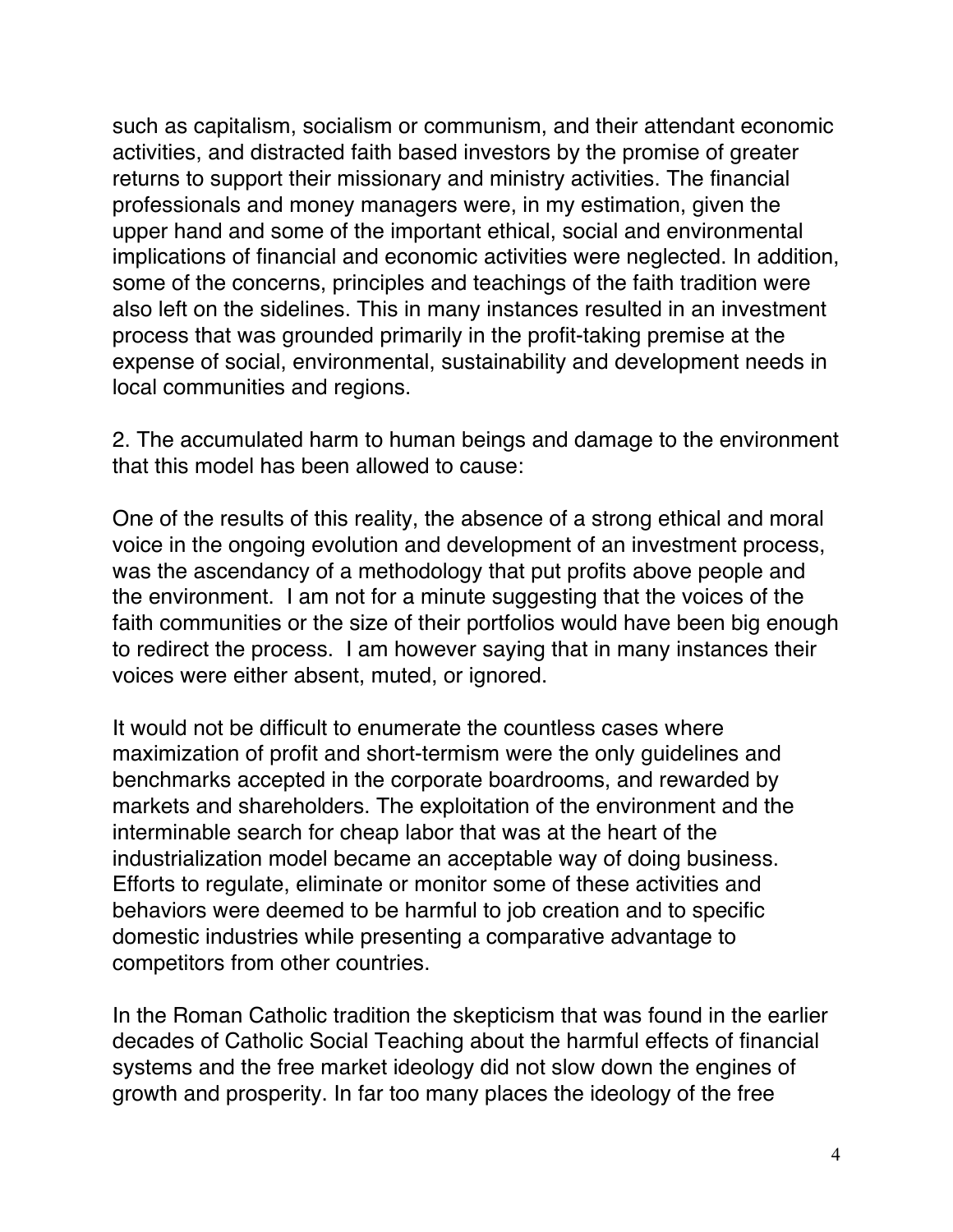market reigned supreme as the mechanism best suited to extend the benefits of prosperity across the world.

In the almost euphoric enthusiasm to promote development and multiply aid programs over the last half of the twentieth century too little was done to evaluate the ethical and moral dimensions of such efforts. Likewise, the sources of the profits that were accumulated and often used to finance these projects and programs were inadequately monitored and evaluated.

We have only begun, in recent decades, to get our heads around the enormity of the harm done to people and the damage done to the environment by the process of industrialization. The extent to which human rights violations and indeed actual slavery conditions existed and under which some enterprises operated is slowly being uncovered.

The extensive externalization of costs whether social or environmental that was accepted as standard practice is finally being measured. The enormity of the cost, whether it is measured in poisoned rivers or polluted water supplies; toxic air or exhausted land was extensive. (The Coca-Cola Company partnership to preserve critical fresh water basins is an example of the challenges that we face in our efforts to address our reckless treatment of rivers across the world).

The picture on the labor side is no better as struggles to eliminate slave labor, child labor and forced labor continue down to the present day. These days the ugly specter of human trafficking across a variety of sectors is yet another aspect of how readily human beings are and can be treated as a commodity.

3. The opportunities that still exist for the faith tradition to claim the space for innovation and creativity and thereby contribute to what promises to be a challenging debate about our common future:

In this final section I want to look at some of the opportunities that exist for the faith communities to claim the space for innovation and creativity in the financial sector and thereby contribute to what promises to be a challenging debate about our common future.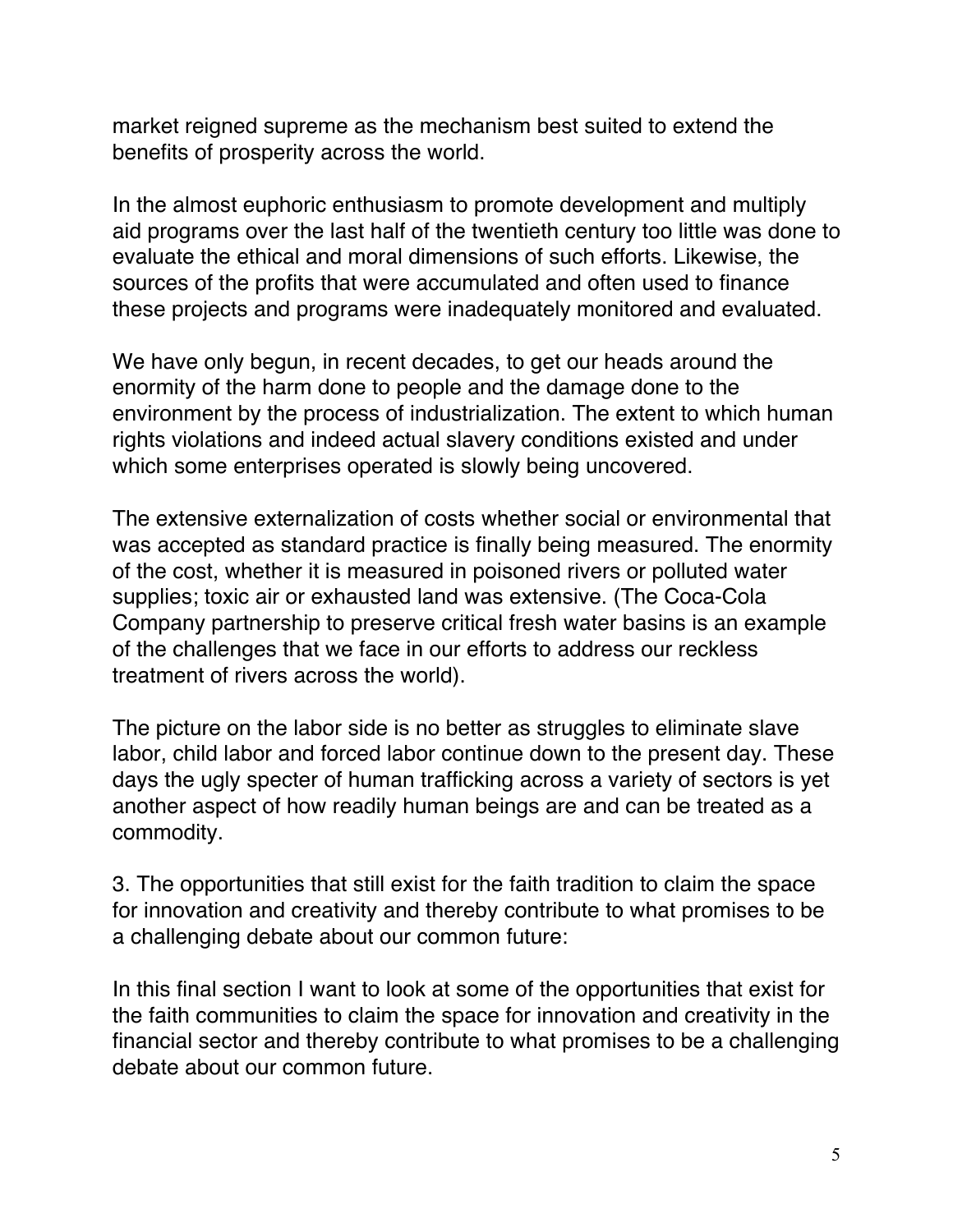I think that we are in the midst of a unique opportunity to build on the experienced leadership that a small number of faith communities have accumulated, and to develop new ones. This will require the kind of dreaming and prophetic activity and daring that launched Clann Credo and similar efforts in other parts of the world. They are born of faith and the courage to take the kinds of risks that faith and innovation demand.

- a. In the financial investment sector, faith communities and organizations need to push professionals and institutions to create and innovate the kinds of products that can respond to the credit demands of their faith-consistent principles. Together we need to develop the instruments and approaches that can adequately promote these faith-consistent investment guidelines across all asset classes in an investment profile. We have the tools and the experience; this can be done
- b. We also need to engage the political leaders who are responsible for the framework and regulation of the financial space. This includes a consideration of and debate about the social purpose of the economy and the role that big financial institutions play in fulfilling this responsibility.
- c. We must be willing to visit what is generally referred to as the "alternative space" where throughout the decades religious have been willing to stick their necks out to take greater risk and defy conventional models and expectations. Clann Credo is clearly an example of this, and there are many others. There is room for many more such initiatives.
- d. Credit Unions, cooperative structures and organizations were in many instances developed around local parish institutions. Is there space for more of these and for new initiatives like Community Development Credit Unions, structures that can serve to reinvigorate underserved local and rural communities by preserving and circulating capital locally and regionally?
- e. What about Community Bonds? I came across this financing tool during a visit to the Center for Social Innovation in Toronto. It is an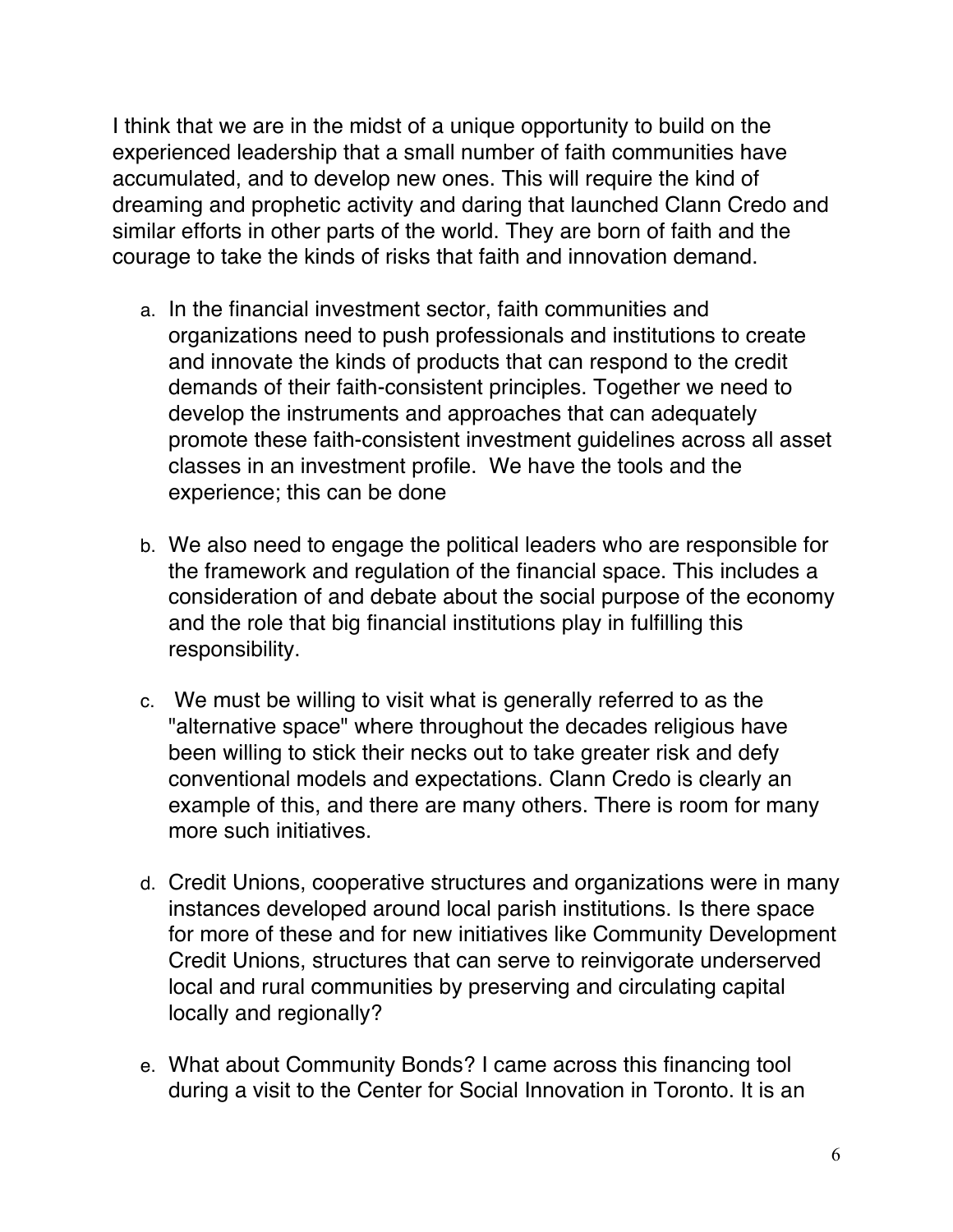approved investment that allows individuals and organizations to contribute amounts of \$10,000 or more toward the realization of the specific community enterprises, earning as much as 4% rate of return over a five-year term.

f. The Isaiah Funds; An interfaith Partnership for Disaster Recovery (www.isaiahfunds.org): Leviticus Fund; Faith Capital for Building Communities (www.leviticusfund.org): Shared Interest; Investing in South Africa's Future (www.sharedinterest.org):

These are all examples of funds that were primarily created by religious orders and other faith communities to return both a social and environmental dividend while being willing to sacrifice some financial return.

g. Positive Social Impact Investing:

Many in the faith traditions are working hard to find new opportunities to invest in projects and industries that are designed to have a positive social impact. They are doing this by counting the social and environmental dividend in the approach and on their balance sheet.

The Global Impact Investing Network is working to accelerate the maturation of an impact investing industry that seeks to create social and environmental benefit in addition to profit. In so doing, the intent is to unlock more capital for companies, funds and other vehicles that generate positive social and/or environmental outcomes.

#### **Conclusion**

Let me conclude by reviewing briefly the major points I have raised;

1. Faith communities and traditions need to re-engage in the discussion of purpose and operations of the financial systems and their priorities.